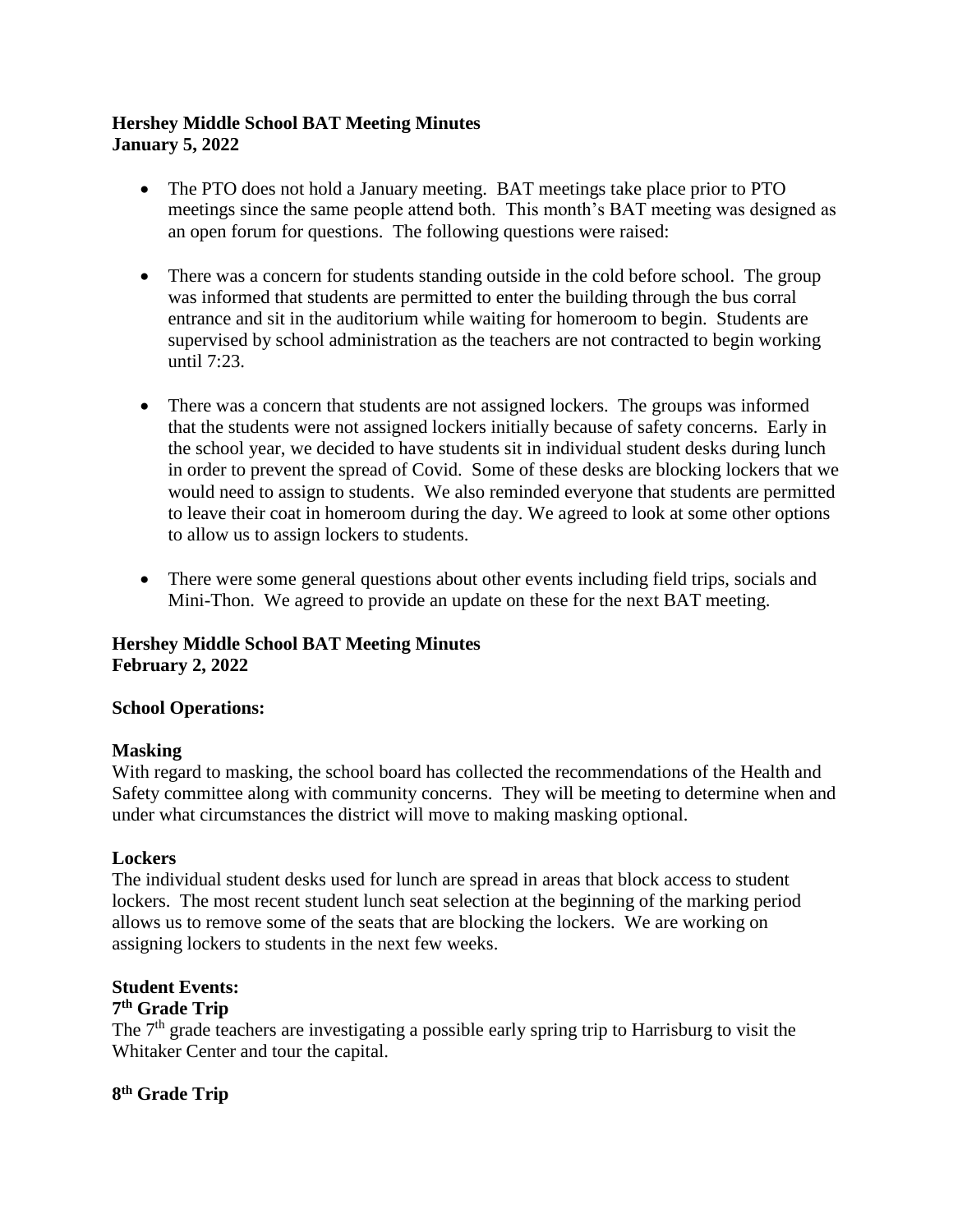The  $8<sup>th</sup>$  grade students missed out on the  $6<sup>th</sup>$  grade Kenbrooke trip and the  $7<sup>th</sup>$  grade trip. We are organizing a special lunch for them to enjoy while they are on the 8<sup>th</sup> grade trip to Gettysburg.

#### **Update About HMS Mini-THON**

On Thursday February 20, 2020, HMS finished our record-breaking Mini-THON where we raised \$31,214.70. At that time, little did we know a few short weeks later, we'd experience the start of a pandemic that has now lasted almost two years. Mini-THON in 2021 at HMS did not occur as we all tried to navigate the difficult school year. As the 2021-2022 school year commenced, the Mini-THON teacher committee began to discuss what the 2022 Mini-THON would look like. While we can't do the multitude of activities offered in 2020, we still wanted to be able to support the Found Diamonds Foundation. We set a goal of raising \$10,000 by February 25, 2022.

In February, we will be doing a T-shirt sale, to promote the HMS Mini-THON. T-shirt order envelopes will be sent home with students on Monday, January 31st. An image of the T-shirt can be found at our website: www.hmsminithon.com under the 'Important Dates & Information' tab. Orders and money will be due to homeroom teachers by Friday, February 4th. No late orders will be accepted. T-shirts will be delivered in mid-February.

Our main fundraiser to reach our \$10,000 goal will be our Paper Diamonds Fundraiser. On February 7th, students will receive a manila envelope with a donation page attached to it. Students can ask their friends and family to support Four Diamonds through a donation of cash or check (payable to Four Diamonds). Students who return their donation envelopes to school from February 16th to 18th will receive a Mini-THON themed prize for their participation. More details about the Paper Diamonds Fundraiser can be found under the 'Important Dates & Information' tab at www.hmsminithon.com.

Our grand total will be announced at the end of the school day on Friday, February 25th. To date, HMS Mini-THON has raised over \$193,000 during the past nine Mini-THON events. Hitting our goal of \$10,000 would push us over the \$200,000 mark!

If you have any questions, please feel free to contact the teacher committee members listed at the bottom of the HMS Mini-THON website. Dori Hammer, Victoria Masse and Kate Frentz HMS Mini-THON Teacher Committee

#### Announcements:

## **Lost & Found**

There are numerous items there: clothing, coats, sweatshirts, water bottles, glasses, books, binders,, ear buds... you name it, it's there... and it's FULL. We are asking families to remind their students that if they are missing something or not even sure if they lost something, please stop by and check the Lost & Found.

## **Substitute Teacher Need**

We are in need of qualified substitute teachers. When we are short on substitutes, teachers miss valuable professional development opportunities in order to cover a colleague's class. If you or someone you know is home during the day and completed a bachelor's degree in any area, you